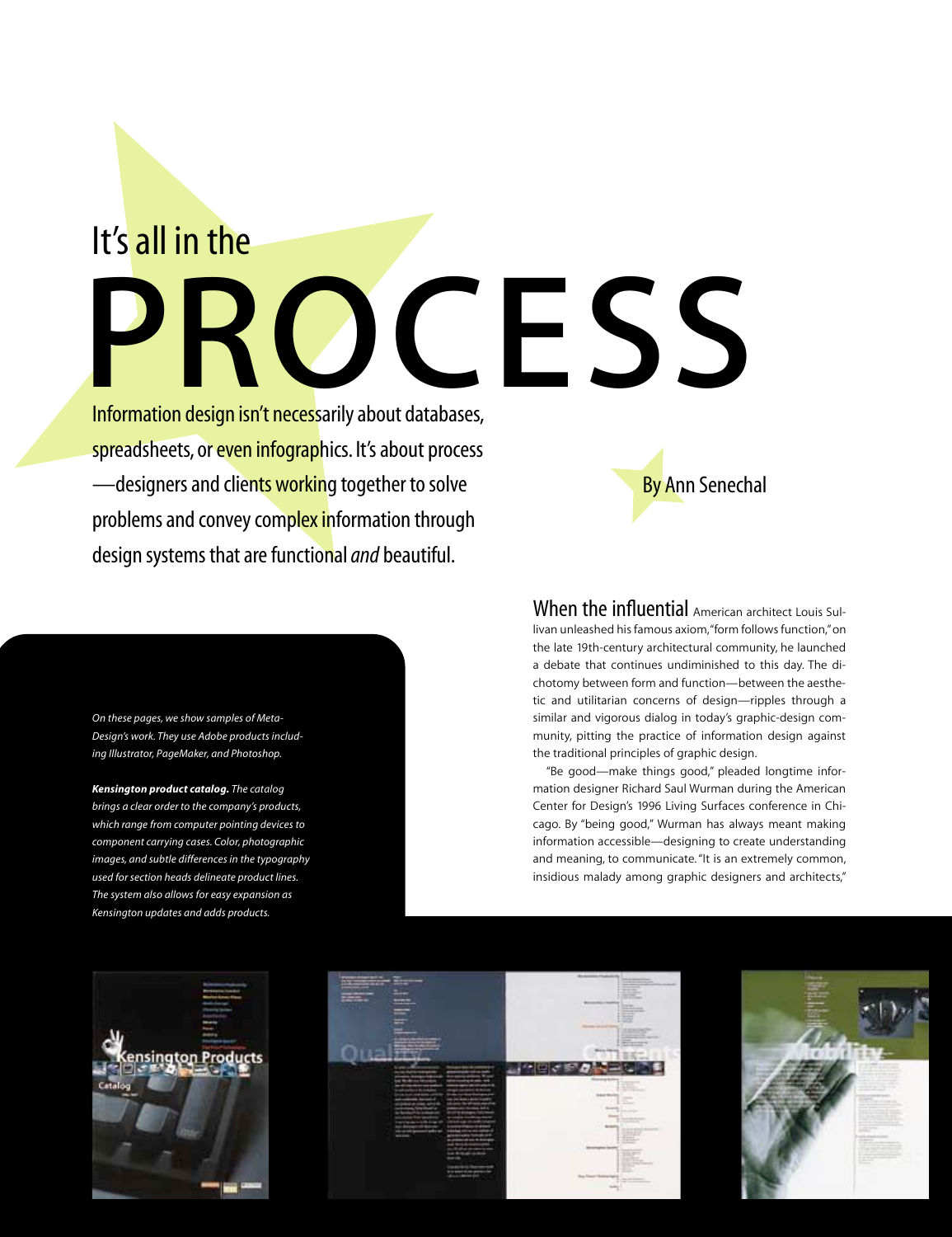he wrote in his 1989 book, *Information Anxiety* (Doubleday), "to confuse looking good with being good."

Among the pioneers of what has come to be called information design (or information architecture) was print designer Ladislav Sutnar, who in the 1950s gave the discipline a foothold in the profession by turning catalog design on its head. Through his innovations, department-store catalogs began to direct the eye in an orderly procession across their pages to help readers absorb the vast quantities of information within.

Since Sutnar, several designers have made important contributions to the credibility of information design—Wurman through his city Access guides and Smart Yellow Pages, Massimo Vignelli through his architectural approach to organizing information, Clement Mok through his online hierarchies and interface work, and Erik Spiekermann through his reverence for typography and systems design.

### A subjective truth is revealed.

As with most controversial subjects, everyone has an opinion on what information design really means. Most would agree that it's more about function than form, but from there the discussion diverges. In the most sweeping assertion of its worth, Rick Gréfe, the recently installed president of the American Institute of Graphic Arts (AIGA), says that it's what "makes the profession relevant. Design is the intermediary between information and understanding; it's not just something with an aesthetic or style." Information design, he insists, "is not a subset of graphic design, but its core."

Mark Johnson, who originally launched the San Francisco office of Wurman's The Understanding Business, and is now the firm's owner, president, and creative director, holds the more widely accepted view. He and his staff focus on applying order and structure to clearly describe information for the receiver. "Information design," he says, "should be selfless. It should think about the audience, about how it will serve the user."

Yes, agrees Vignelli, of New York's Vignelli Associates, who publicly adopted the moniker "information architect" last **"The focus of information design is on the reduction** of noise in the communication channel by eliminating extraneous content, simplifying formal options, and narrowing possible interpretations."

year, after 40 years of designing information for some of the largest corporations in the world. "Information design isn't what you wish to do. A new job isn't an opportunity for unloading your wishes. It's about solving a problem. It's important for us to refine our way of solving problems. Reality has many interpretations, but we try to be as objective as we can. We don't believe in being fascinated by form, and applying form to function."

A recent issue of the design magazine *Emigre* (number 40), which happens to focus entirely on information design, wraps the debate in purely theoretical terms. Guest editor Andrew Blauvelt, director of graduate studies in graphic design at North Carolina State University, writes:

Following the tenets of information theory, the focus [of information design] is on the reduction of "noise" in the communication "channel" by eliminating extraneous content, simplifying formal options, and narrowing possible interpretations. The general economy of this kind of thinking leads from the many to the few.... Contrast this with a practice of graphic design that adopts a general economy of excess, leading from the few to the many: one solution produces a multitude of interpretations . . . the tendency is additive, not reductive.

### MetaDesign turns theory into practice.

Of the recognized practitioners of information design, Erik Spiekermann, in particular, has kept the discipline alive and kicking. A tireless speaker, interview subject, and writer, Spiekermann, along with the widely respected work of his firm, MetaDesign, has done a great deal to elevate the status of information design to a viable—perhaps even a critical—





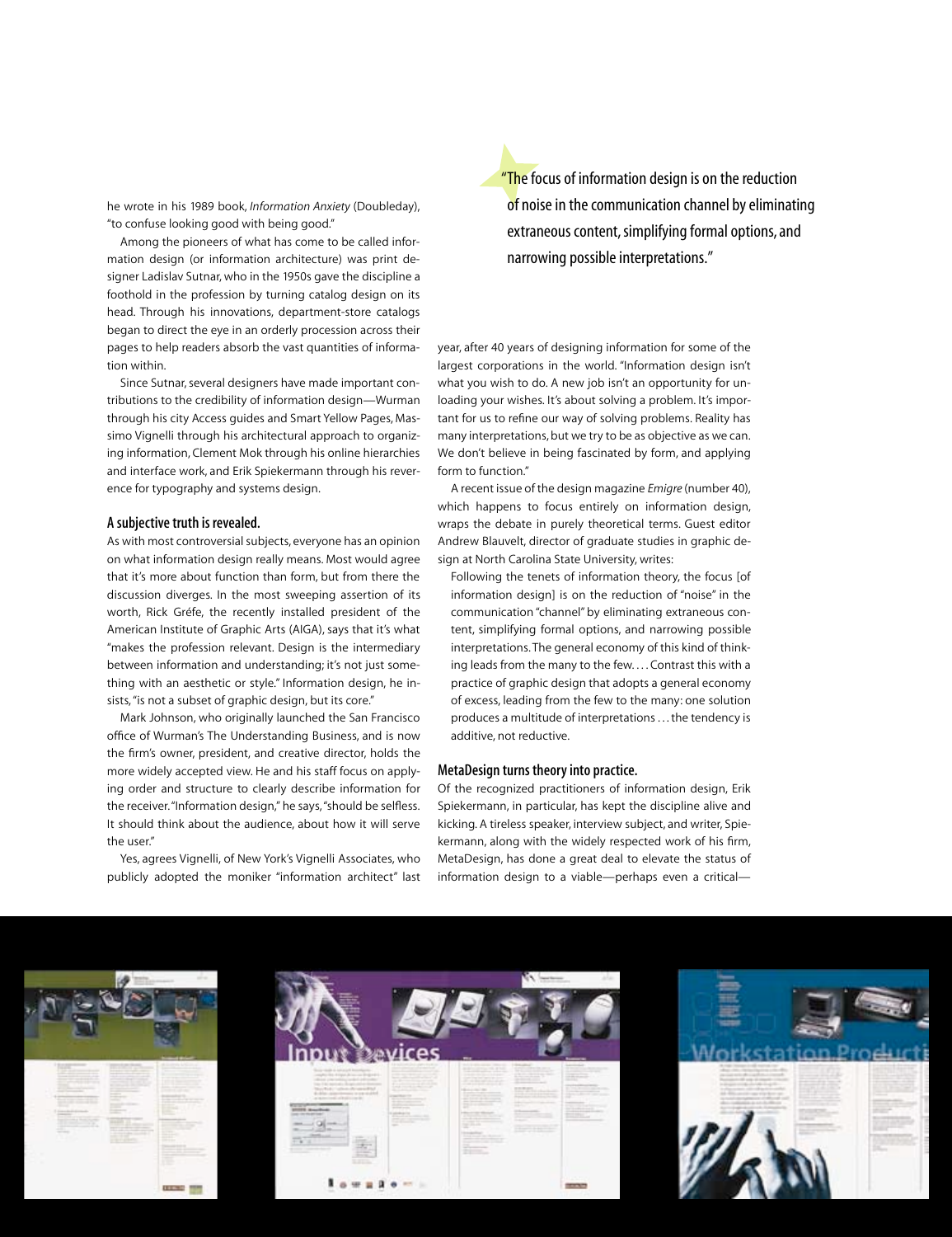### It's All in the Process

specialty within the larger profession of graphic design.

MetaDesign opened its doors in Germany in 1979 and soon garnered notice for its design of the graphics, maps, and signage for the Berlin subway system. In 1992, the firm opened a San Francisco office to "adapt American theories of information design to a European look that is more typographically refined," as president Bill Hill explained to the magazine *Online Design*. In 1996, the MetaDesign network expanded to London, and all told, the firm now employs around 175 people worldwide.

Like Vignelli, Spiekermann regards design as a problemsolving process. As he explains on the firm's World-Wide Web site (*www. metadesign.com*), "To most people, design means producing something visual; [whereas] I mean looking at the problem, taking it apart and putting it back together again. Information design . . . is as much about process as anything else."

In MetaDesign West, the firm's San Francisco office, partner and creative director Terry Irwin invokes Sullivan's "form follows function" to explain how they approach their work, much of which involves catalogs, manuals, signage, and in-

"To most people, design means producing something visual; whereas I mean looking at the problem, taking it apart and putting it back together again. It's as much about the process as anything else."

> teractive multimedia. "Our work is concerned about getting people from A to B," she says, "or clearly informing them about something they need to know. We're not working with extraneous elements—no decoration whatsoever. We create systems in which information can live."

> In a typical project, they might rewrite existing material for optimum clarity of meaning; establish information hierarchies that prioritize the way information is received; anchor the system with typography, colors, and graphics that facilitate communication; test the design for compatibility with international standards and different types of computers; fully document the system; and train the client to take over the project.

> Irwin points out that designing information systems succeeds only when clients become part of the process, staying involved every step of the way. "If we're really going to solve the problem," she says, "we need their help. Every problem is different. Every learning curve is steep." When they realize how much time active participation in the design process



entails, some clients balk at the commitment. She recalls one large publishing company that disappeared for a month and a half before agreeing to become an active member of the project team and sign the contract.

### An identity project becomes an online system.

Many of the clients who approach MetaDesign West need to be convinced of the value of an information system, especially those who come asking for, say, an isolated brochure, a catch-all policy manual, or a quick rework of the company logo. TechWeb, a company that provides technology news on the World-Wide Web, approached MetaDesign about creating a new look for its up-and-running Web site. After reviewing the site, MetaDesign felt that more was needed specifically, an overall site identity, a well-organized navigation system, and separate but compatible brands for the information subsections: TechWire, TechInvestor, TechTools, TechHelper, and TechBuyer.

"They were worried about money," says Irwin, "but since their site was widely visited, it was important to improve its usability. Before we did anything, we wanted to talk to them about the problems inherent in their current site, so they agreed to pay for a day of our consulting time. We didn't hard-sell, we just talked about the problems and what we might do to solve them."

In the end, TechWeb hired MetaDesign to give its site a graphic facelift, a branding system, and a structural overhaul. The project team combined, created, deleted, and renamed sections and subsections, built an information architecture with flexibility for future adaptations, and designed a system of navigational avenues and conventions to guide users effortlessly to where they wanted to be, while showing them at all times where they happened to be. The overall identity is marked by uniform grid, type, and graphic standards, while each section is distinguished by its own color palette. Meta-Design also tested its work on several different computer platforms and monitors.

The crown jewel of the project is the 16-page "TechWeb Guidelines for Online," which leaves little to chance for Tech-Web's in-house site stewards. No matter what changes the company makes in the future, new and revised information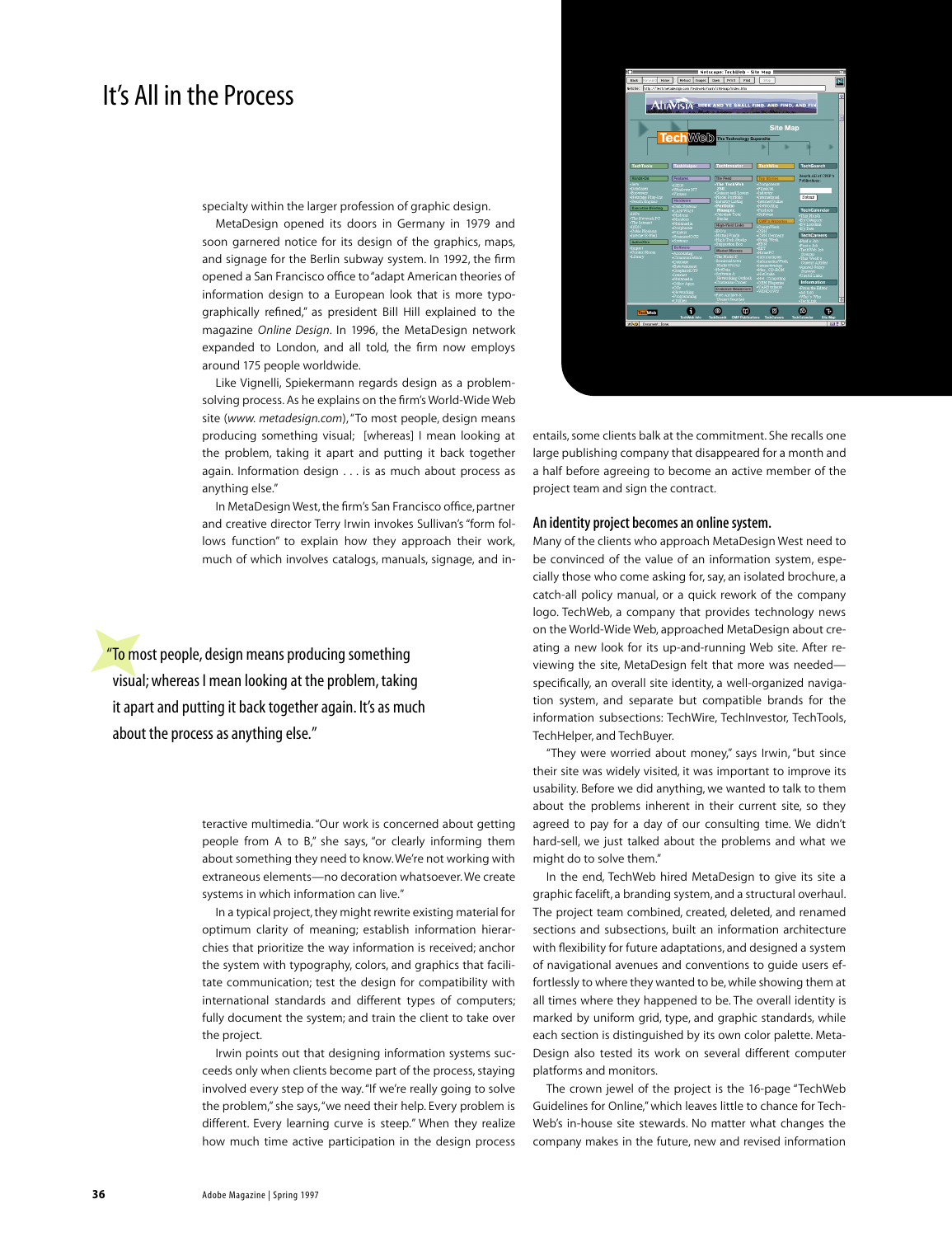

*World-Wide Web site for TechWeb. Navigational and branding systems facilitate information access on TechWeb's World-Wide Web site. Visitors can access information along a horizontal path using the bar at the bottom of each screen, as well as along a vertical path using menu lists running down the right side of each screen. In creating the brand identity for the site, MetaDesign emphasized color to clearly distinguish among the different sections of information and services.*

 $\overline{\mathbf{N}}$ 

Home | Rebud | Hugos | Open | Print | Find |

**Tech Wire** 

lav's Sto

**ALIAVISIA** 

 $\overline{\phantom{a}}$  Web

 $\bullet$  $\overline{\bullet}$  $\bullet$  $\circ$  $\circledcirc$  $\bullet$ 

崗

can settle comfortably into the architecture, without compromising the identity standards. The site manages to respect Web-savvy users and novices alike, while clearly presenting volumes of data-intense information to the people who come looking for it. On top of that, the design conveys an image of a professional, contemporary company with something worthwhile to offer its customers.

### Information design adds a few more steps to the process.

When information designers talk about process, the term takes on larger proportions than what most of us think of as the design process. For graphic designers, it usually means the initial client meeting, design iterations and reviews, and final client approval. For information designers, it's about wrestling a communication problem to the ground so that, in the end, the information communicates its intention with little effort on the part of the receiver. In good design, says Erik Spiekermann, "aesthetics is only about 10 percent of the work, and that's the icing on the cake; the other 90 percent is about getting involved in the process."

The information-design process starts with some serious strategic planning, usually through formal or informal research about the market, audience behavior and needs, existing communication materials, client objectives, and key messages. Mark Johnson's firm, The Understanding Business, calls this their period of "discovery." They even conduct information audits of a client's materials to determine what's redundant and ineffective, and what's really needed. They also develop what they call "information/business blueprints" to show the client in visual terms where both the problems and the opportunities lie.

More and more companies, Johnson says, recognize the

value of market research to help designers solve the problem at hand. "It used to be that a company's marketing department would hire a research firm to do market analysis, and the communications department would hire a design firm to communicate to the same market, and the two would be unrelated. Now, companies are beginning to see the value of using market research to help designers solve a communication problem."

 $\bullet$  $\overline{\bullet}$  $\boldsymbol{w}$ 

Both MetaDesign and The Understanding Business encourage—even insist on—this research and planning phase to uncover the full scope of the problem and help reveal solutions. Increasingly, design firms are including communication strategists and/or market researchers on their staffs. The growth of design-strategy and usability firms like Chicago's Doblin Group and E-Lab suggests a widening acceptance of research, analysis, and planning as critical ingredients for successful design.

In practical terms, no one designer can cover all the bases: strategizing, problem analysis, methodology development, and the actual visual design—or what MetaDesign's Irwin calls the "form giving." Information design, she says, requires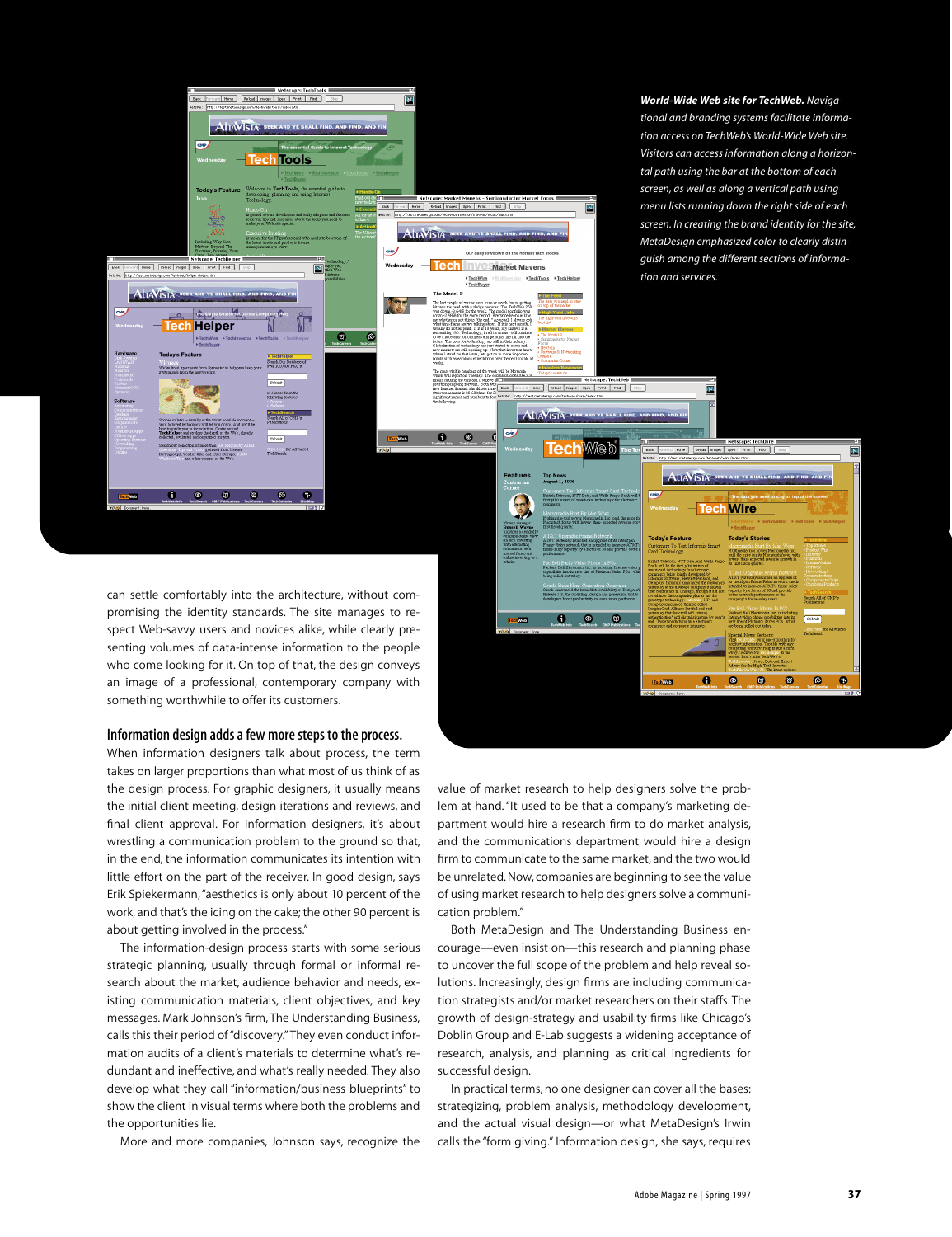# **Ascent** Active UK equity strategy



## It's All in the Process

a designer who "loves type and is analytical, methodical, and organized. We've managed to teach intuitive designers to be methodical, but it's harder to help someone with an analytical orientation to be creative if they aren't already."

The answer for many information-design firms is the team approach, in which each part of the process is handled by a different person with a bent for that role. "Teams are good for the graphic-design profession," says Meredith Davis, head of the graphic-design department at North Carolina State University and president of the American Center for Design. "For information design, you can't get everything in one person. Projects need teams of individuals and/or other firms. But this is good. It makes us full-service providers, which makes us more grown-up. Graphic design is a young profession that rose out of the trades of typesetting and printing. Now's our chance to expand."

### A reluctant design community holds back.

Although these leading practitioners of information design have clearly made a success of their particular brand of design, graphic designers at large seem to be adopting its principles slowly.

Mark Johnson feels that strategic planning—the critical front-end of the information-design process—is simply unpopular with designers. "The graphic-design community," he says, "may be warming up to information design, but it doesn't really understand the principles or process. They haven't embraced research and prototyping because they



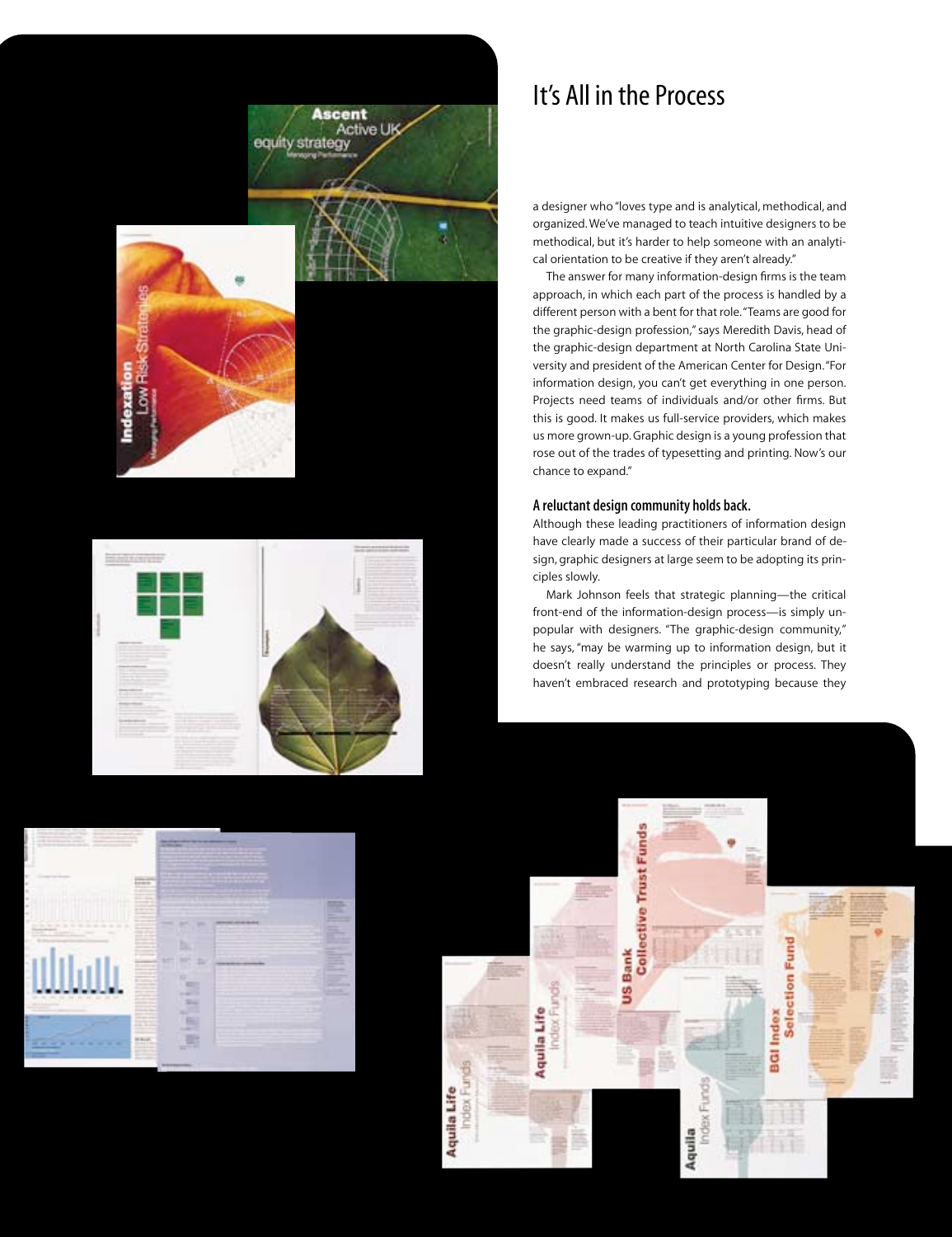think they can't bill for it, but more importantly, because they're uncomfortable with it." So, not only are many designers worried about clients rejecting design estimates that include planning or research, they don't really think it's in their job description.

Other information designers feel the reluctance goes deeper. "Most designers," says Erik Spiekermann, "are conditioned to regard the design of information as something that is somehow beneath them." If this is true, it seems to be fueled by many designers' intrinsic bias toward the way things look. "In the design field," says Irwin, "what happens every day is that people evaluate things on the way they look, not on how well they meet their objectives. You see this with design competitions—they're beauty contests, cosmetic exercises published without descriptions of the problem and objectives."

Richard Saul Wurman expresses this even more strongly in his latest tribute to information design, a big, beautiful, project-rich book called *Information Architects* (Graphis Press Corp., 1996):

[The Information Age isn't] the age that has been addressed by designers. Because of their access to computers . . . designers do make prettier pie-charts, now in 256 or in millions of colors, now in three dimensions, now exploding apart. . . . Each of these decisions has made the information less understandable. But apparently they are applauded by other graphic designers and by clients who don't seem to care about understanding. . . .

### There's always room for creativity.

Still, no one suggests that designs can't be both communicative and good-looking. When Sullivan wrote that "form follows function," he never meant to imply that architects should throw out aesthetics with the bath water. He merely wanted them to consider a building's purpose and function

*BGI identity and collateral. In the time that MetaDesign has been working with Barclays Global Investors (BGI) in San Francisco and London, the company has gone through three name changes: from Wells Fargo Nikki, to BZW Barclays Global Investors, to BGI. Throughout the changes, MetaDesign's information system of clear, simple rules helped the identity to remain consistent. The plant metaphor of the fund-management brochures, designed by MetaDesign London, connotes controlled growth, a hallmark of BGI's fund-management strategy. Templates for fund fact sheets allow BGI offices to update constantly changing financial information at the local level.*

"What happens every day is that people evaluate things on the way they look, not on how well they meet their objectives. You see this with design competitions they're beauty contests, cosmetic exercises."

before setting out to design it. Sullivan's own buildings were richly adorned with metal and terra-cotta ornamentation, with what came to be called "organic decoration."

Although Irwin calls decoration her greatest "pet peeve" in design, she, like every other information designer, believes strongly in innovation. MetaDesign, she says, "breaks ground every day"—in information structures, graphics, and typography. Vignelli says that just because function is the goal, it doesn't in any way preclude innovation. "Look at [architect] Frank Gehry's work," he says. "His buildings are highly functional, while still having a personal, innovative, and original language that he continually refines. There's nothing traditional about a Gehry building."

Graphic designers in America, he adds, like to "put on the dress of the season, in an endless search for innovation. But innovation doesn't come from the search. It doesn't come from simply changing things, from reinvention. It comes from refining your personal vocabulary."

The work of both MetaDesign and Vignelli Associates relies heavily on typography to breathe life into information structures. MetaDesign's Spiekermann was originally known for his type designs, and Irwin says everyone in the firm shares a love of typography. "Typography is the greatest fun of all," adds Vignelli. "Since you're not using a lot of pictures in information design, you can play with type—with scale, with positive/negative, with space, rules, and contrast. You can really make pages sing."

The more graphic designers come to believe that function and form can coexist compatibly—one lending meaning, the other, enjoyment—the more likely they'll be to integrate the principles of information design in their work. As Andrew Blauvelt writes in *Emigre*, "We need to recover the idea that information design can be both enlightening and entertaining, illuminating and delightful, practical yet fanciful."

#### It's time for change in the age of unenlightenment.

In his new book, *Designing Business: Multiple Media, Multiple Disciplines* (Adobe Press, 1996), Clement Mok, founder of San Francisco's Studio Archetype, focuses entirely on how computer technologies can be used not to dazzle people with what's possible, but to create usable products and comprehensible communication. In explaining why this is important, Mok quotes Bill McKibben's book *The Age of Missing Information* (Penguin Books, 1992):

We believe that we live in the "age of information," that there has been an information explosion.... While in a cer-